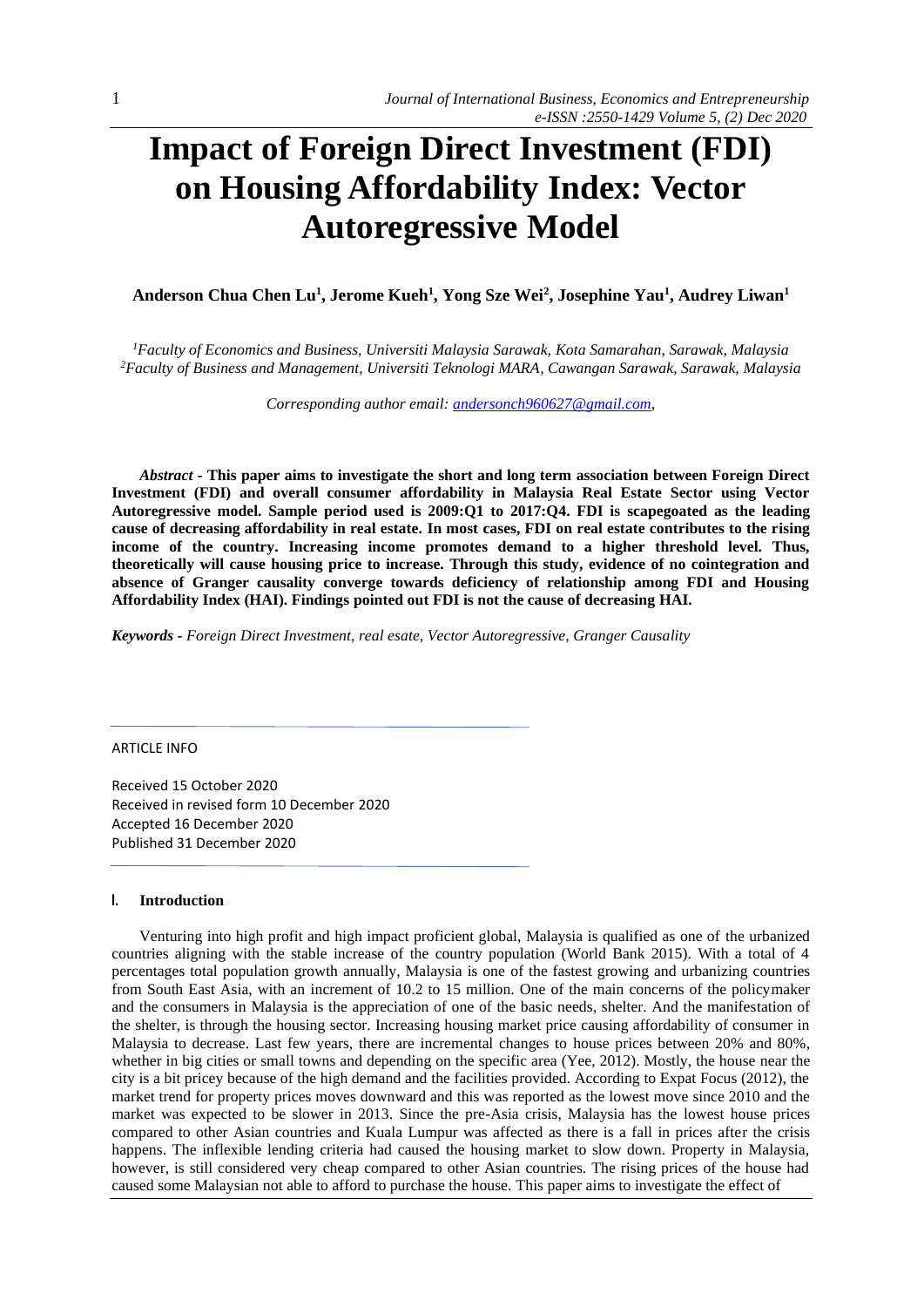foreign direct investment on real estate. Young buyers demand the quality of the living lifestyle and characteristics around the housing area. Quality of the housing area is one of the factor or consideration that house buyers refer to during their purchase of a new house (Ang, 2012)

Foreign Direct Investment or in other words, is defined as an overseas contribution in terms of capital into domestic business entities (Graham & Spaulding, 2005). Throughout history and past researches, Foreign Direct Investment plays a unique role in global business. It provides strong new markets and marketing channels, more affordable infrastructure, higher accessibility to more advanced technologies, human capital and financial support to sustain the development of the firm. Foreign Direct Investment can provide new job opportunities to increase the household income of that specific country. In this situation, we will investigate the case of Malaysia. As much as the job opportunity is provided, the situation still doesn't solve the residents' affordability issue in Malaysia. As stated in most previous literature, housing affordability is the main concern of Malaysia residents. Based on past research, Foreign Direct Investment (FDI) through technology transfer, human resource development, global market amalgamation, intensifying competition, business development and organizational restructuring impact the economic growth of beneficiary countries. Experience shows that Foreign Direct Investment is considered for piloting economic growth to the host country. However, there is evidence that Foreign Direct Investment is the cause of adverse effects. Considering these results' ambivalence characteristic, this study reviews the existing theoretical and empirical literature on the subject and clarifies the main differences. The authorities should consider the impacts and conditions to mitigate the adverse effects of Foreign Direct Investment.



**Figure 1: Total Foreign Direct Investment Inflow**

Source: CEIC Data; Department of Statistic, Valuation and Property Services Department, Ministry of Finance, Malaysia.



**Figure: 2: Foreign Direct Investment Inflow in Construction Sector**

Source: CEIC Data; Department of Statistic, Valuation and Property Services Department, Ministry of Finance, Malaysia.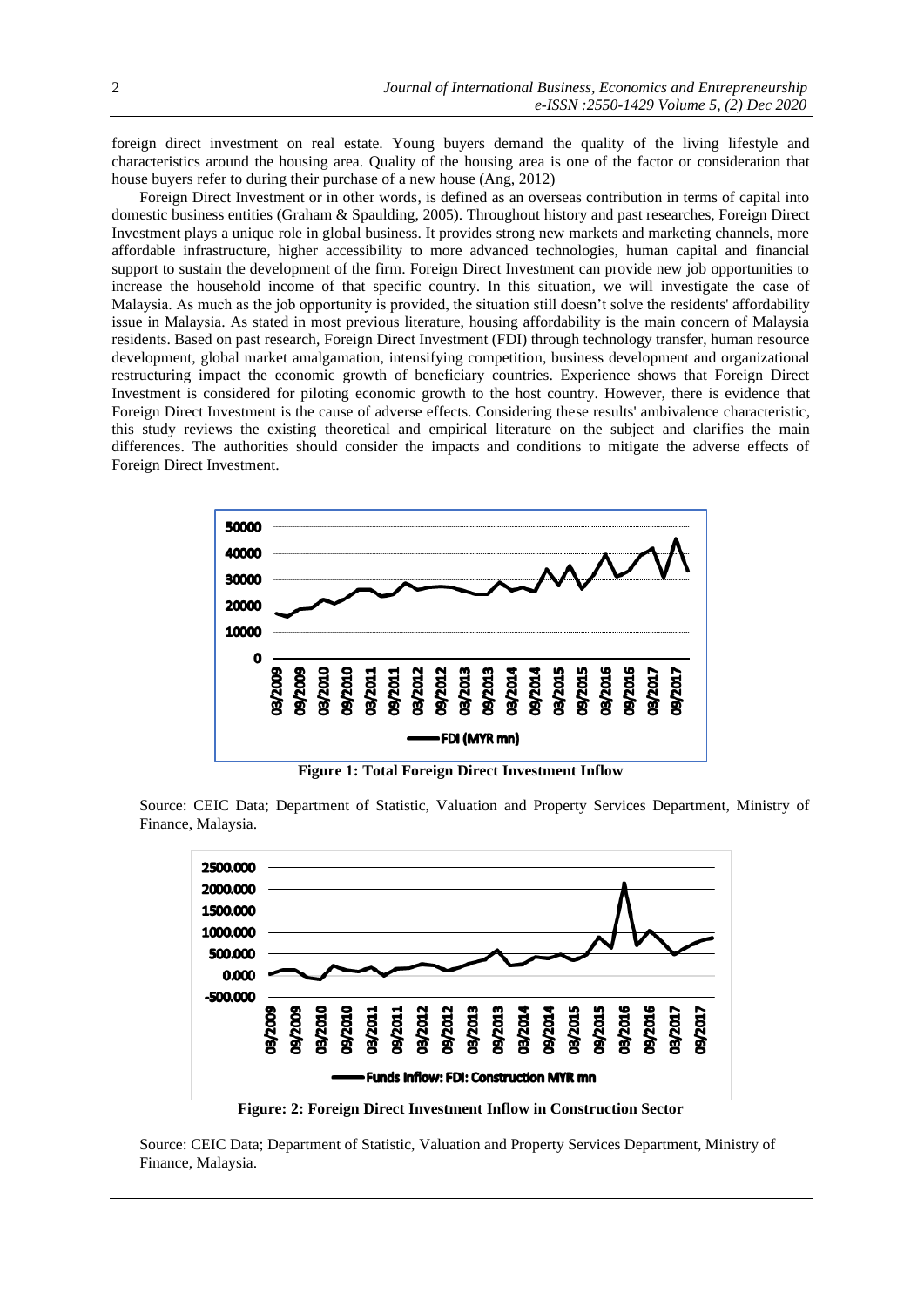Foreign Direct Investment in real estate increases market competitiveness. By inviting Foreign Direct Investment, the market can eliminate the local companies' monopoly and benefit the customers because they can avail quality products. Moreover, it will force the companies to chart out the business strategy and deliver customer-centric services. While setting up offices, multinational corporations bring in cutting-edge technologies that help boost the business and increase employment level. The nation receiving Foreign Direct Investment benefits from the technology transfer of the foreign company. Based on the data shown on the figure above, we can see that property price increment will cause a decrease in housing affordability. The inconsistency between Housing Affordability Index caused by various factors is to be considered in the study of the property market. As time goes by, population becomes one of the main factors contributing to the increment in property price. Due to the attractiveness of developing countries' economies, growth rate can be seen through the increment in GDP (Gross Domestic Products). Equipped with investor friendly policy, the situation enables more investor to make investment onto the field targeted on Malaysia. Positive effect that exist among level of foreign investment and housing price caused the price level to increase beyond the point of the affordability of the median income level household. As being said, increasing house price will cause the monthly payment to increase. Thus, it will cause the housing affordability index to decrease. Based on the data above, we can see that the median income level shows a rather stable increase. Due to the inflation rage outgrowing wage growth rate, the cost of living and living wages over Malaysia increased. Reducing overall disposable income and reducing the consumer's ability to purchase shelter. This is one of the main contributors to the supply overhang of the country's housing property.

The increasing trend of HAI denotes that the consumer's affordability towards the house price is slowly adjusting by the change of the income and constant increase in housing price. The graph below shows the AHP and Mean Income of the consumer. The overall FDI fund inflow into construction is positive as it can be seen on the graph. Only December 2009 and March 2010 show a negative value. This phenomenon happens due to the after effect of the global financial crisis, which centre on United States' real estate sector. This cause consumer and buyer to lose confidence in real estate sector. With the shock towards Malaysian housing sector, the impact only lasted for 2 quarters.



Sources: Department of Statistics, Malaysia.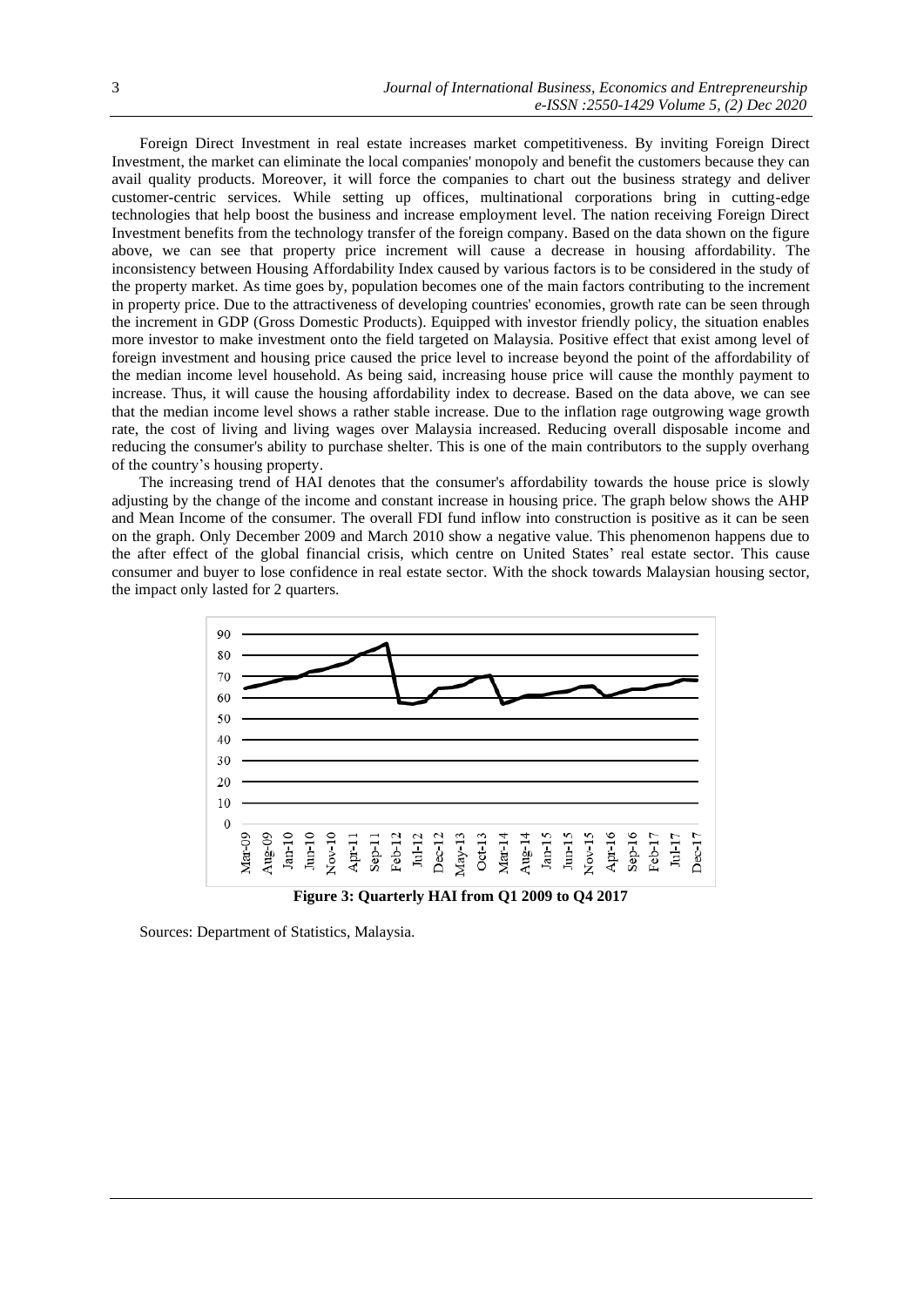

**Figure 4: Average House Price (2009 – 2017: Quarterly Data)**

Sources: Department of Statistics, Malaysia.

This research will examine the effect of real estate Foreign Direct Investment on the changes in the price of housing property in Malaysia throughout 2009-2017 compounded quarterly. The result and findings of this research may assist policymakers and participants of the economy in understanding the direction of the flow of Foreign Direct Investment in the economy, specifically on real estate. Based on the current situation of Malaysia's property market, this study provides enough information and knowledge that can help find the effects of property price in Malaysia. People can have a better understanding of how Foreign Direct Investment can affect Malaysian house prices. This research provides information that shows the effects of property price in a more understandable way and can help people make strategies wisely.

#### **II. Literature Review**

The previous study uses hedonic pricing method to estimate the average housing price, which includes various potential factors to study the impact, which includes various potential factors to study the impact on the real estate market. This allow the researcher to estimate more clearly the housing price. Generally, and theoretically indicates that, commodity price, land price, rental rate, long term interest rate, consumer demand, housing supply, GDP of the country, unemployment rate, machinery rental rate, machinery purchasing price, labour hourly wage rate, skilled labour salary rate and insurance fees have a direct and significant impact towards real estate market price. But in this study, those variables are exempted, as this study focused entirely on whether FDI impacts whether it is significant or insignificant towards HAI. Modern study on HAI can be elaborated in uses of new perspective such as Human Capital (Agiomirgianakis, et al, 2003; Kottaridi & Stengos, 2007; Noorbakhsh, Paloni, & Youssef, 2001), Market Potential (Carstense & Toubal, 2004; Noorbakhsh, et al, 2001; Shukurov, 2016), Trade openness and Economy Stability (Ahmad, et al, 2014; Bishnu, 2012; Jamesa 2016), and Agglomeration Impact (Agiomirgianakis, et al, 2003; Shukurov, 2016). Agglomeration impact is seen as the positive externalities that increase the investor's confidence level. As more investment is being made in the host country, this phenomenon will increase the overall confidence level of the decision maker of foreign MNE (Multinational Enterprise). Human capital plays a role in the decision making of FDI as skilled labour is one of the main concerns of foreign investors and cheap unskilled labour. High market potential and trade openness allow foreign investors to expand their profit as more demand for the service and product of the firms is equivalent to higher profit gain. From the variables explained above, there are less paper that focussed entirely on the impact of FDI in real estate. Study by Bayraktar, 2013; Huang, Hwang, and Lo 2014; Georgieva, 2017; Masron & Kepili, 2017; Masron & Md Nor, 2016; Liu, 2011, explain the impact of FDI on real estate through single variable time series study with exception of study by Masron and Md Nor (2016) and Masron and Kepili (2017), where panel data is used to investigate the impact of Foreign Investment in Real Estate. The paper mention about the isolating the impact of FDI by the implying causality of other variable such as Long-Term Interest Rate, Wage, and Supply Gap. In their study, they focused on the indirect impact of FDI in Affordability. The study shows a positive relation of FDI towards Affordability.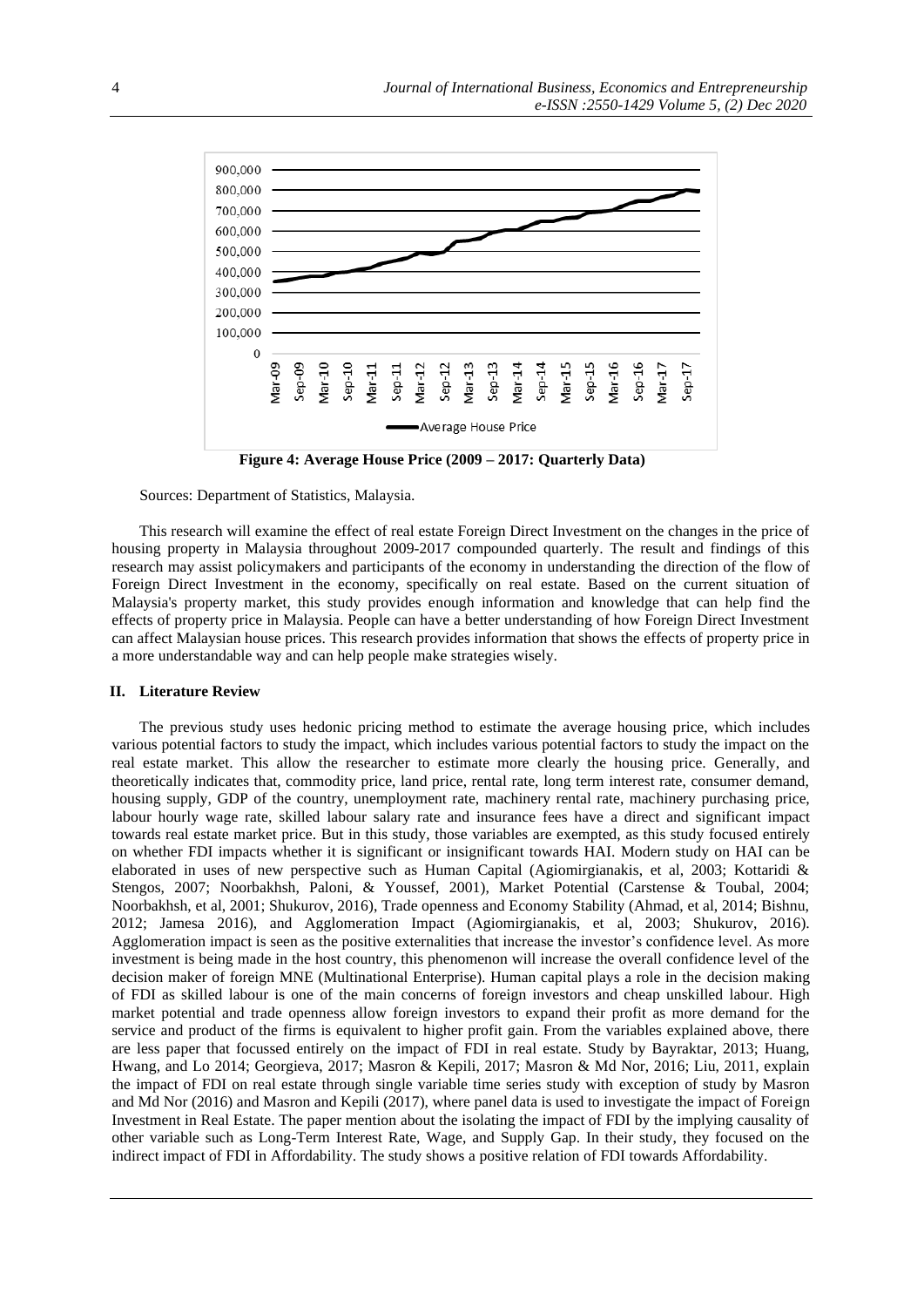## **III. Data and Methodology**

This study investigates the connection of Foreign Direct Investment (FDI) and Housing Affordability Index (HAI). In the calculation of HAI, the data of mean income and average house price that is being used in this study is the data specifically in Kuala Lumpur, Malaysia. Whereas the FDI fund inflow used is total inflow in construction. The reason for the usage of Kuala Lumpur data as a representative is that Kuala Lumpur is the fastest growing city in Malaysia. It is widely known that FDI is one of the main components in a long run that affect property price. FDI increase domestic job opportunities, household income, and standard of living of the resident in Malaysia. The trend regarding to HAI shows characteristic of ups and downs along the period, the trend can be evaluated as a change in the behaviour of the consumer based on the amount of income in relation to the property price. When income increases, it takes a short amount of period, usually around a year or two, to adjust to the housing price consumption. Since the calculation of HAI is taken from Mean Income over Average House Price. Given with

$$
HAI = Y/AHP
$$

 $HAI$  refers to Housing affordability index, Y refers to Mean income and  $AHP$  refers to Average Housing Price

This study is based on a Vector Autoregressive model, where the all the variable in the series is tested with unit root test to determine the Order of Integration of the individual variable. The selected period of study is dated from 2009 First Quarter March until 2017 Fourth Quarter December. The main objective of this study is to investigate the cointegration and short-term causality among FDI and HAI. The specific objective of the study is to identify the existence of (1) cointegration, (2) Short run causality of FDI towards HAI and (3) period of adjustment for HAI reacting to FDI shock. As stated, Masron and Md Nor (2016) and Masron and Kepili (2017) use similar variables as those used in this study, but with different approaches. The model equation can be expressed as follow:

$$
HAI_{t} = \alpha_{t} + \alpha_{1} HAI_{t-1} + \alpha_{2} HAI_{t-2} + \alpha_{3} FDI_{t-1} + \alpha_{4} FDI_{t-2} + \alpha_{5} IR_{t-1} + \alpha_{6} IR_{t-2} + \varepsilon_{t}
$$
\n(1)

**HAI** refers to Housing affordability index, FDI refers to Foreign Direct Investment, IR refers to long term interest rate and  $\varepsilon$  refers to error term for time series model

Based on the equation above, the calculation of HAI is based on 2 sets of data, the consumer's mean income, and Average Housing Price. Both sets of data used in this study is in the region Kuala Lumpur. Reason for this data collection is that Kuala Lumpur is currently ranked as Malaysia most developed region. If the result of the data collected is rendered insignificant, similar result will be obtained throughout Malaysia. Inclusion of IR data is due to the availability of the data in most of the country studied. Interest rate plays an important role in real estate as the main determinant of the real estate market price. Short run fluctuation of housing price by interest rate is examined by Wong, Hui and Seabrook (2003) and Gupta and Kabundi (2009). Although the impact of interest rate is weak as the result of the study due to the portion represented by the interest rate is small in compare to commodity and land.

#### **Econometric Approach**

Prior to examining the relationship between the parameters of interest, it is important to test the stationarity of the time series variables under the unit root test. There are three types of unit root tests performed. First is Augmented-Dickey Fuller (ADF) Unit Root Test. Under ADF test, the negativity of the test statistic determines the magnitude of the rejection on the null hypothesis of the unit root's presence. Rejection of null hypothesis indicates that the variable has no unit root presence. Trend-stationary characteristic is presence when the variable with no unit root under ADF. Second type is the Phillips-Perron (PP) Unit Root Test where under PP test, an order 1 integration by controlling serial correlation while testing for unit root presence. Under PP test, the serial correlating portion is isolated from the asymptotic distribution of the test distribution. But the asymptotic distribution of the t-ratio for PP test is like that of the ADF test. The third type is Kwaitkowski, Phillips, Schmidt, & Shin (KPSS) Unit Root where the difference of KPSS from PP and ADF is that KPSS test for the stationarity of the series. Under KPSS, stationarity does not necessary show by the absenteeism of unit root. under certain circumstances, the collected data may be non-stationary, with no unit-root yet be trend stationary. In time series modelling, the presence of shock has different impact towards data with trend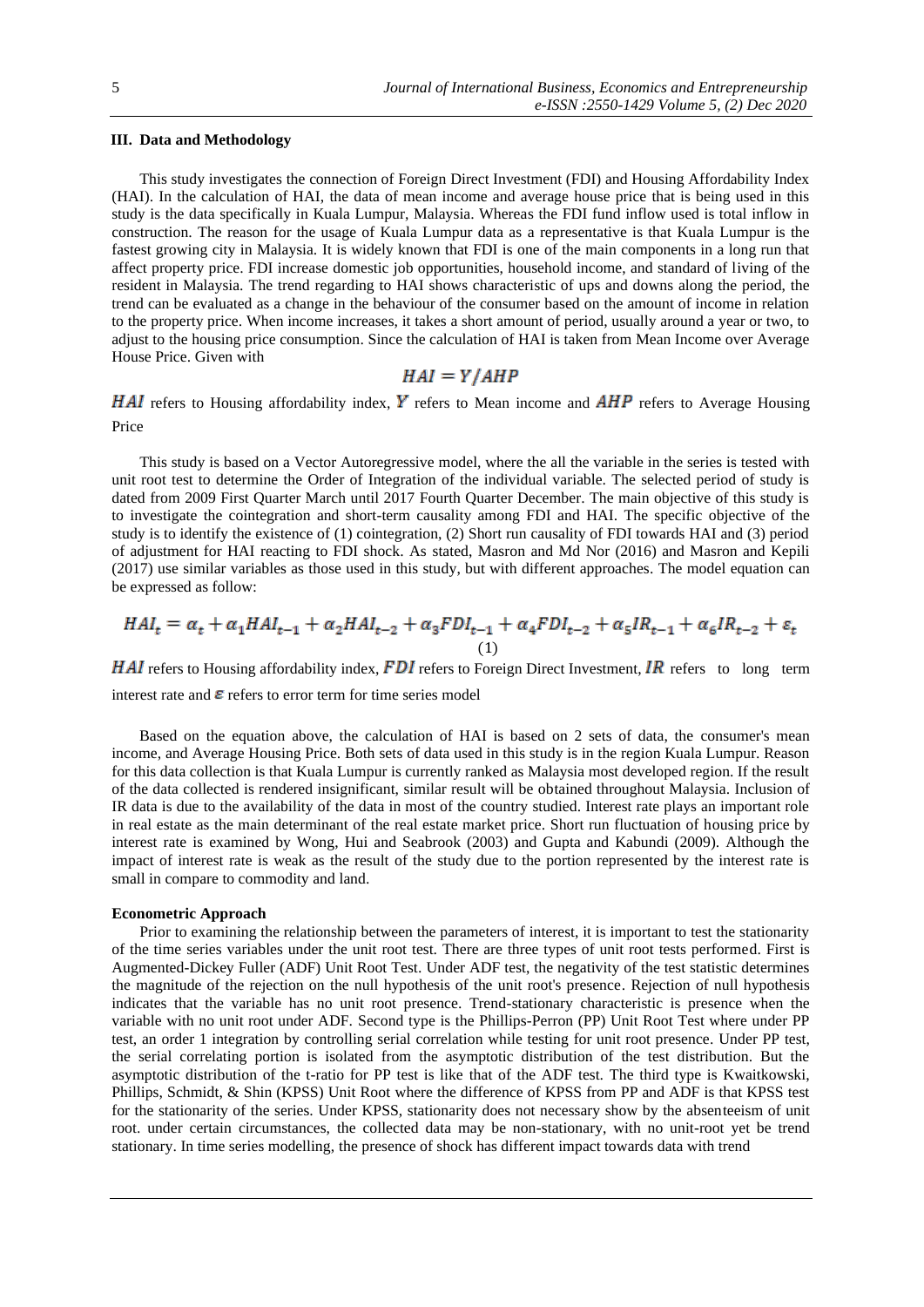stationarity processes and data with unit root processes. Trend stationary time series will exhibit Ornstein-Uhlenbeck process characteristic, or in simpler terms be mean-reverting. As in to say, the time series will tend towards mean over a period. A variable with unit root will cause permanent changes in the mean.

In order to determine the presence of long run relationship, the time series will undergo a procedure of cointegration test, as proposed by Johansen and Juselius (1990). The reason JJ test is used in this study is because, JJ test is built on the foundation of VAR setting. Under VAR, the time series is expected to absenteeism of cointegration. A VAR is the model that consist of a collection of random variables, used to apprehend the linear interconnectivity among various time series data. Allowing existence of more than one ever changing variables in VAR model give the ability to generalize univariate Autoregressive estimation (AR). Stationarity and cointegration of the variable determine the Order for Integration of the estimation of VAR in econometric.

Subsequently, this study further looks into the dynamic aspect with variance decomposition and impulse response approaches. Variance Decomposition is the indication of the magnitude of the long-term response to a unit of shock that impacted the targeted variable. Generalized variance decomposition measures the importance of the independent variable is to the dependent variable. Aligned with that issue, determine the proportion of the single independent variable's impact on the dependent variable. taking the econometric model, the dependent variable can be separated into parts directly affected by the targeted independent variable and the part isolated from the targeted variable. The period used in this study to estimate the impact of a unit shock is 50 periods (1 period = 1 quarter). Cumulative impact of GVDC is obtain and calculated to understand the percentage of impact towards the dependent variable. from the estimation of GVDC, the percentage of causality can be calculated. Meanwhile, impulse response is defined as a system's response when meeting a sudden change in the factor that is directly or indirectly involved in the system. It also implies the impact of the targeted variable towards other variable in the system. This study investigates the impact of 3 variables, FDI HAI and IR where they interconnected with each other. Listed under macroeconomics analytics, impulse response function is considered a tool to investigate and explain how economics revolve over a certain period against exogenous shock based on the VAR model context. The shocks that are involved in the process are often exogenous variable and in exchange of response of the shock are of endogenous variable.

### **IV. Empirical Results**

This section study about the analysis of the long-run relationship, unit root test variance decomposition, cumulative impact, exogeneity and endogeneity of the variable, analyses using vector autoregression model (VAR). Based on the unit root test analysed, the variable involved in this study comprises both *I*(0) and *I*(1) variable. Summarizing the result, there is no long-run relationship exist based on JJ cointegration test. Only short-run can be observed through variable IR and HAI. In this section, starts the analyzation of the result of the estimation. As shown in the table below. Based on first differences, and intercept, FDI does not exhibit the presence of unit root. Thus, FDI are stationary at the order of integration *I*(1). Similar results can be obtained with variable HAI where, as HAI have unit root at first difference, no unit root is present at *I*(1). Similar to FDI, HAI exhibit  $I(1)$  variable characteristic. Differ from the rest of the variable, IR shows no unit root at level. Therefore, exhibit *I* (0) characteristic.

|                             | <b>Test Statistics</b> |               |                |                              |               |                          |  |  |
|-----------------------------|------------------------|---------------|----------------|------------------------------|---------------|--------------------------|--|--|
|                             | $ADF\mu$               | $ADF\tau$     | ${\bf PP} \mu$ | $\mathbf{P} \mathbf{P} \tau$ | $KPSS\mu$     | $KPSS\tau$               |  |  |
|                             |                        |               | A: Level       |                              |               |                          |  |  |
| <b>FDI</b>                  | $-2.981(9)$            | $-3.595(9)$   | $-2.948(3)$ *  | $-3.544(2)$ *                | $0.463(4)$ *  | 0.146(2)                 |  |  |
| HAI                         | $-2.948(0)$            | $-3.544(0)$   | $-2.948(3)$    | $-3.544(4)$                  | 0.463(3)      | 0.146(3)                 |  |  |
| IR                          | $-2.948(0)$ *          |               | $-2.948(2)$ *  |                              | 0.463(3)      | -                        |  |  |
| <b>B: First Differences</b> |                        |               |                |                              |               |                          |  |  |
| D(FDI)                      | $-2.951(0)$ *          | $-3.595(8)$ * | $-2.951(4)$ *  | $-3.548(4)$ *                | $0.463(6)$ *  | 0.146(6)                 |  |  |
| D(HAI)                      | $-2.951(0)$ *          | $-3.458(0)$ * | $-2.951(12)$ * | $-3.548(12)$ *               | $0.463(13)$ * | $0.146(13)$ *            |  |  |
| D(IR)                       |                        |               |                |                              |               | $\overline{\phantom{0}}$ |  |  |

|  |  |  |  | <b>Table 1: Unit Root and Stationarity Test</b> |  |
|--|--|--|--|-------------------------------------------------|--|
|--|--|--|--|-------------------------------------------------|--|

Notes: Asterisks (\*) indicate statistically significant at 5 percent level. The subscript *μ* in the model allows a drift term while *τ* allows for a drift and deterministic trend. Figures in parentheses are the lag lengths. Both the ADF and PP test examine the null hypothesis of a unit root against the stationary alternative. KPSS tests the null hypothesis that the series is stationary against the alternative hypothesis of a unit root. D () denotes first difference operator.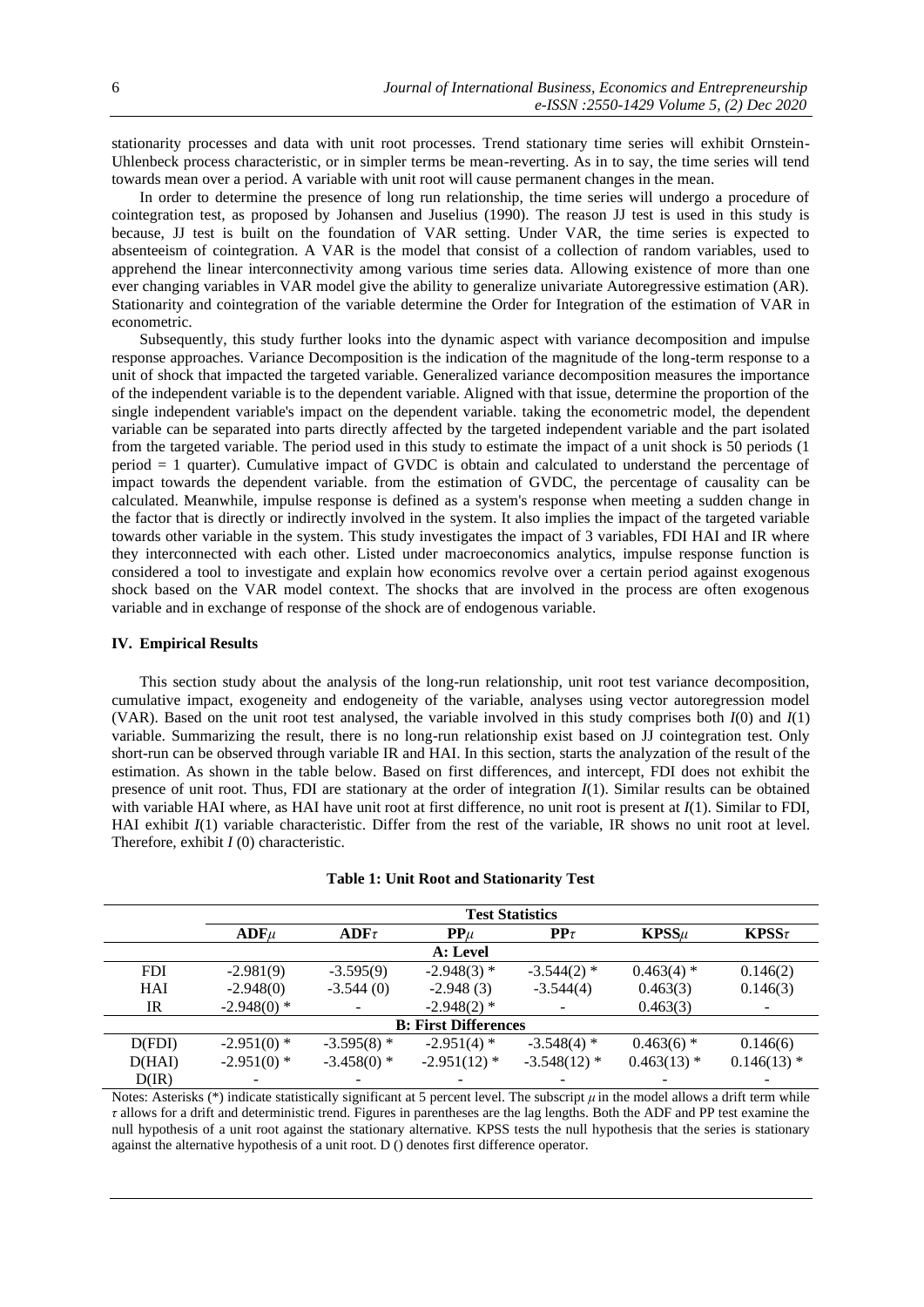## **Johansen and Juselius Procedure of Cointegration Analysis**

JJ test is being used to investigate the presence of long-run relationships among the variable, exclusively on FDI on HAI in this case. After running cointegration test, it clearly shows that there was no long run relationship perceived in between HAI and FDI. As FDI's role in the determination of HAI is small, the impact of identified are insufficient to pose a threat.

| <b>Null</b> | <b>Alternative</b> | $k=2, r=0$        |        |                  |        |  |  |
|-------------|--------------------|-------------------|--------|------------------|--------|--|--|
|             |                    | Max eigenvalue    |        | Trace eigenvalue |        |  |  |
|             |                    | <b>Unadjusted</b> | 95% CV | Unadjusted       | 95% CV |  |  |
| $r=0$       | $r=1$              | 10.542            | 21.131 | 21.467           | 29.797 |  |  |
| r<1         | $r=2$              | 8.9974            | 14.264 | 10.924           | 15.494 |  |  |
| r<2         | $r=3$              | 1.927             | 3.841  | 1.927            | 3.841  |  |  |

## **Table 2: Cointegration test**

Notes: Asterisk \* indicate statistically significant at 5% level. Lag length used is one to one.

Since within the model specification, 2 out of 3 variable exhibit I (1) characteristic. The model is analysed using VAR model. Through the usage of VAR model, the data obtained can be utilized to provide 50-periodahead forecasting. Analysed quarterly starting from 2009 March First Quarter until 2017 December Fourth Quarter. The estimation result does not show any cointegration. Thus, there is no long run relationship.

## **Pairwise Granger Causality Test**

Under granger causality testing using VAR model, interpretation of Pairwise Granger Causality Test show inexistence of short-run relationship between all 3 variables. The result shown is consistent with the research done by Selvaraja, Goh, Biglari, Tan, and Lee (2018) where the influence of IR with respect to HAI is insignificant. However, it is being proved in opposition from the research undertaken by Masron and Md Nor (2016), as the impact of FDI towards HAI, done in this research shows no significant impact towards housing affordability.

## **Table 3: Pairwise Granger Causality Test**

| <b>Dependent</b> | <b>HAI</b> | FD)            |                        | IR                       |
|------------------|------------|----------------|------------------------|--------------------------|
| <b>Variable</b>  |            |                | $\gamma^2$ -statistics |                          |
| HAI              | -          | 0.67(0.52)     |                        | 0.49(0.62)               |
| FDI              | 0.04(0.96) | -              |                        | 0.32(0.73)               |
| IR               | 0.62(0.54) | $0.58\ (0.57)$ |                        | $\overline{\phantom{a}}$ |

Notes: Asterisks (\*) indicate statistically significant at 5 percent level. Figures in parentheses are *p*-value. Value outside of the parentheses indicates the *F*-statistics of that variable.

Theoretically speaking, the variable with higher value of cumulative impact frequency, tends to be more endogenous than another variable. The cumulative impact of the 3 variable is arranged in descending order. As the variable with the highest cumulative is HAI, with the value of 73.87%., with IR taking large portion out from the total impact on HAI, which is 71.27%, a lot higher than the impact of FDI which is only 2.60%. Based on the result collected, as the portion of FDI only takes up to 3% of HAI's total impact. The obtained result is proven to be in consistence with the theory that states that FDI is considered as the scapegoat on the function HAI. Despite media attention on FDI as the main contributor of HAI, the result of the study proved otherwise.

## **Variance Decomposition**

## **Table 4: Variance Decomposition**

| <b>Variance Decomposition of HAI:</b> |        |            |        |        |       |  |
|---------------------------------------|--------|------------|--------|--------|-------|--|
| Period (Quarterly)                    | HAI    | <b>FDI</b> | IR     |        | Total |  |
|                                       | 100    |            |        | 0      | 100   |  |
| 10                                    | 60.374 | 2.039      | 37.586 | 39.625 | 100   |  |
| 20                                    | 42.476 | 1.608      | 55.915 | 57.523 | 100   |  |
| 30                                    | 34.041 | 1.980      | 63.977 | 65.958 | 100   |  |
| 40                                    | 29.218 | 2.339      | 68.442 | 70.781 | 100   |  |
| 50                                    | 26.133 | 2.598      | 71.268 | 73.866 | 100   |  |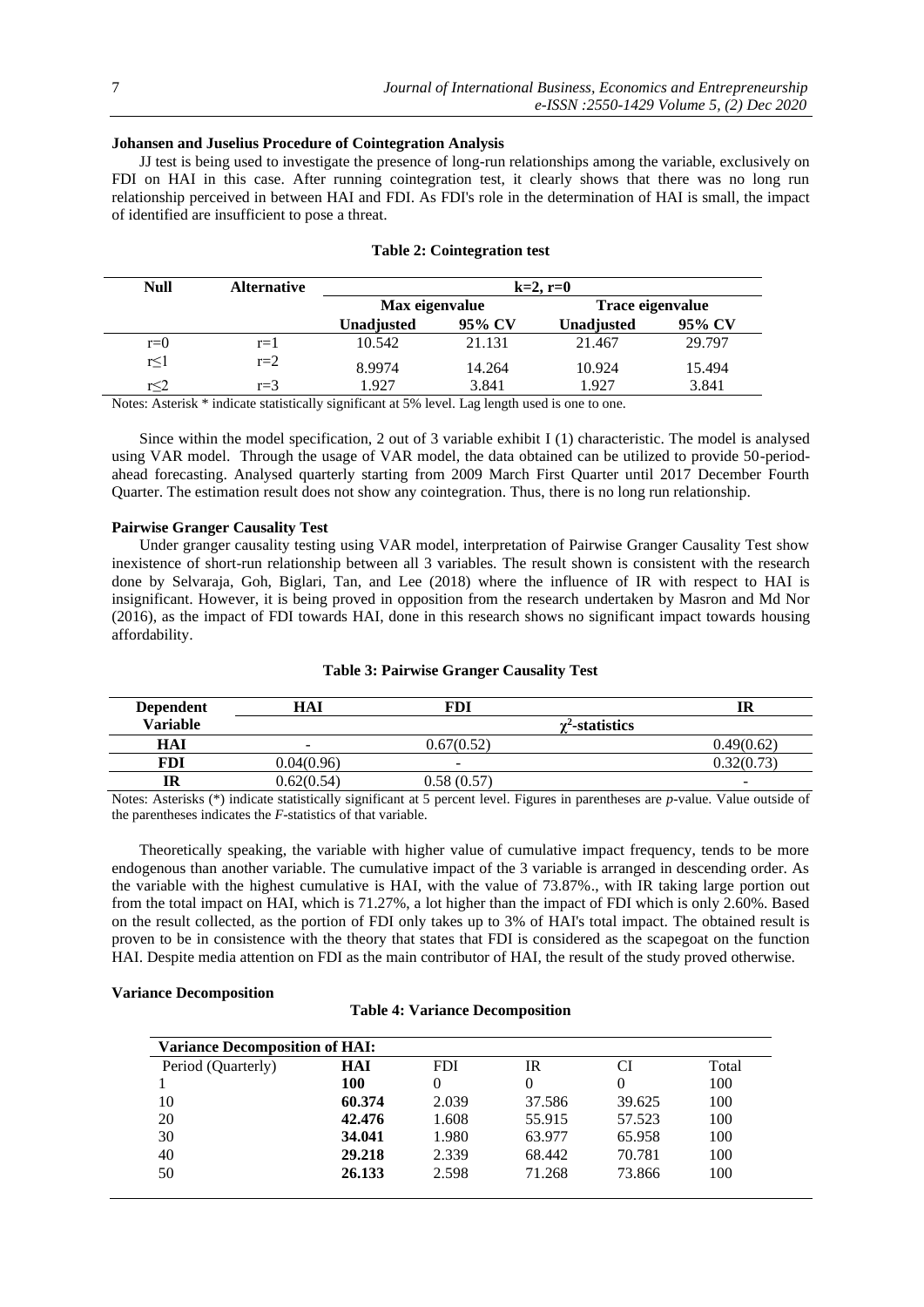| <b>Variance Decomposition of FDI:</b> |                                      |        |          |        |     |  |  |
|---------------------------------------|--------------------------------------|--------|----------|--------|-----|--|--|
|                                       | 3.746                                | 96.253 | $\Omega$ | 3.746  | 100 |  |  |
| 10                                    | 7.363                                | 89.889 | 2.747    | 10.110 | 100 |  |  |
| 20                                    | 7.056                                | 87.764 | 5.179    | 12.235 | 100 |  |  |
| 30                                    | 6.975                                | 85.768 | 7.256    | 14.231 | 100 |  |  |
| 40                                    | 7.017                                | 83.868 | 9.113    | 16.131 | 100 |  |  |
| 50                                    | 7.087                                | 82.108 | 10.804   | 17.891 | 100 |  |  |
|                                       | <b>Variance Decomposition of IR:</b> |        |          |        |     |  |  |
|                                       | 1.090                                | 2.423  | 96.486   | 3.513  | 100 |  |  |
| 10                                    | 11.791                               | 1.529  | 86.679   | 13.320 | 100 |  |  |
| 20                                    | 11.641                               | 2.262  | 86.095   | 13.904 | 100 |  |  |
| 30                                    | 11.378                               | 2.722  | 85.898   | 14.101 | 100 |  |  |
| 40                                    | 11.208                               | 2.994  | 85.796   | 14.203 | 100 |  |  |
| 50                                    | 11.099                               | 3.166  | 85.734   | 14.265 | 100 |  |  |
| <b>Cholesky Ordering: HAI FDI IR</b>  |                                      |        |          |        |     |  |  |

*Notes: CI = Cumulative Impact.* 

As for FDI, the cumulative impact is 17.89%, second to HAI. IR in this case, take up larger portion of FDI than HAI, which is 10.80% and 7.09% respectively. Under IR, HAI takes up a larger portion out of the cumulative impact of 14.27%, standing with 11.10%, rather than FDI with 3.17%. Under both cases, FDI does not cause significant impact to both IR and HAI. In this case HAI, is the most endogenous. Thus, the variable is more likely to be dependent towards another variable. IR is most Exogenous than another variable in the model. IR is highly independent, and another variable does not easily influence it. Derived from most of the studies done by past researchers, variance decomposition and impulse response served as the platform for them to elaborate and make rough prediction over the trend of certain variable in respect to economic shocks. Variance decomposition of this study are used merely for the indication of endogenous and exogenous variable. The previous section indicates Pairwise Granger Causality Test and JJ Test show the inexistence of short-run and long-run relationships among all variables used in this research.

#### **Impulse Response**

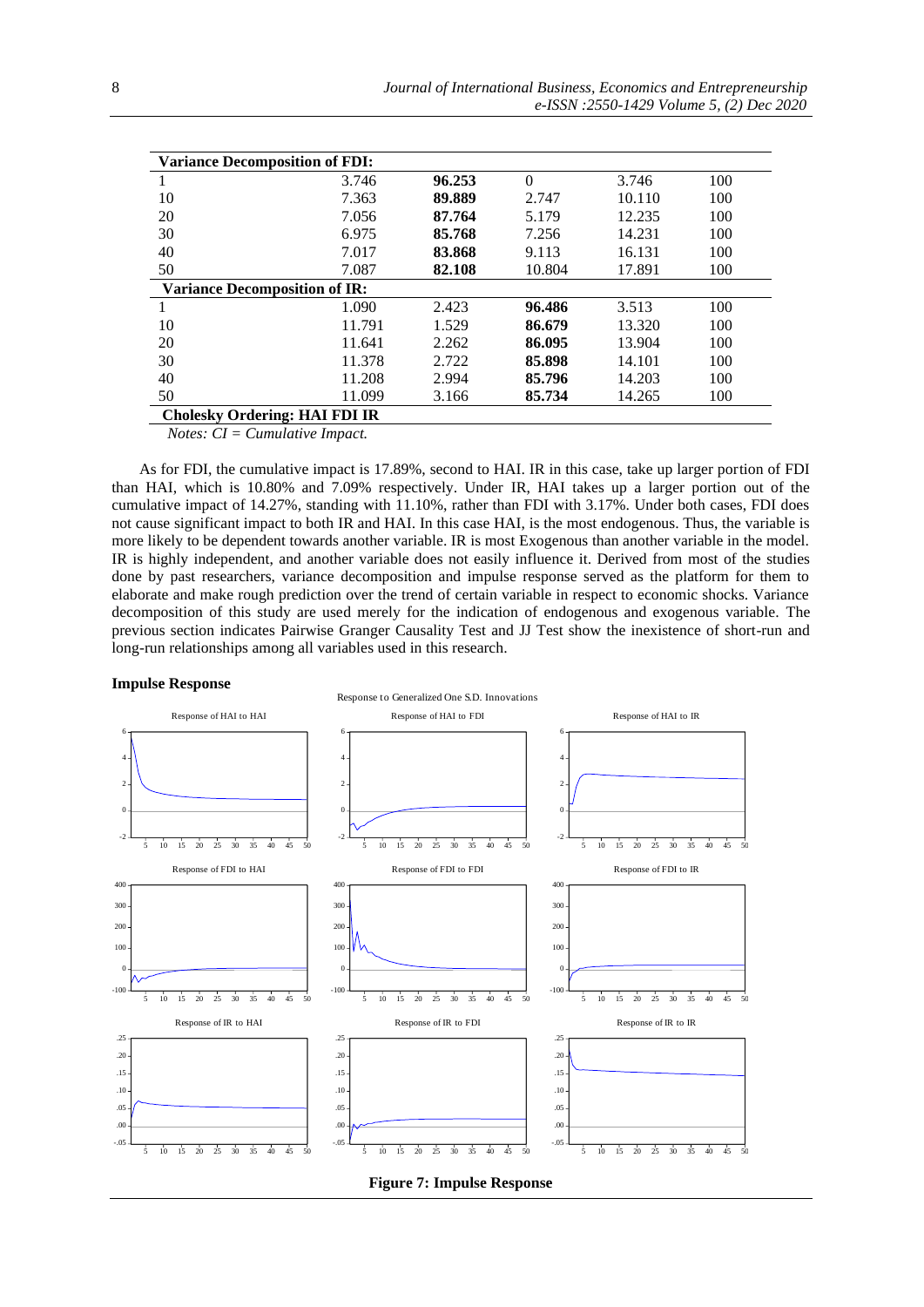The result above shows stable fluctuation of the impact of the shock towards all the variables, depending on the other variables. In this research, HAI is regarded as the dependent variable and independent variable is FDI inflow towards construction and IR. The impact of IR is greater towards HAI and FDI shock impact is at minimum as FDI is also dependent on the DDI changes involved in construction. Based on the graphical representation shown below, shock in FDI have negative impact on HAI before period 15. The negative impact only perceives in a short run. This changes mainly caused by increasing housing development competition, causing shift of consumer expectation and taste aligning with the mind-set of thinking foreign product performed better than domestic product. Foreign MNE often raises the competition barrier with higher technological advancement and higher productivity as the result of higher efficiency can be seen clearly by the consumer, since the transparency of foreign companies is higher than the domestic firms. Aligned with the increase in local competition, the FDI cause a short-term increment in the supply of housing. Thus, driving the real estate sector market price to increase. As time increases, the demand slowly adjusted towards equilibrium at period of 15 Quarters. This adjustment is the limitation of Foreign Investment that the government is being set to prevent Malaysia from being over-populated by foreign investment that takes away domestic investors' opportunity. After a short period of time, as domestic investor builds up their threshold and raise their competitiveness, HAI slowly increase. Centralization of the impact by FDI and DDI (Domestic Direct Investments), the impact creates more job opportunities to increase consumers' overall income. Over period 15, positive impact may be observed as the total income of the consumer is expected to increase. Thus, increasing the purchasing power of the demand side. The FDI's impact is insignificant as only slight increase in the equilibrium of the response of HAI to FDI. As response of HAI to IR increment at first and decrement after period 5. Increase in interest rate will cause property price to decrease, as the availability of fund decreases. As capital availability is tight, it will cause producers to impose lower loan value on the property value ratio. For instance, the value of loan will decrease with respect to the value of property. As most of the determinant of property price is governed by the supply and demand towards housing price. As the property is expected to decrease, supply decrease, demand increases. In short run, there is a spike increase of HAI, more people will seek to buy houses. When the demand is satisfied after period 5, the HAI slowly decrease as more producer emerged and government policy slowly adjusted towards the demand perceived in the market. Emergence of low-cost housing in the market to satisfy with the low loan value. As the construction of houses takes time, the equilibrium adjustment takes more than 50 periods to reach equilibrium.

As HAI decrease, demand for houses will decrease accordingly. When foreign investors investigate the customer expectation for housing, they will decrease their investment because decreasing demand is equivalent to decreasing in return on investment. As the market progressed overtime, supply shortage might happen causing demand to outrun supply, causing the price to increase accordingly. Foreign investor gains back confidence in the market and proceed with increasing investment after period 20. Through the graphical representation, FDI slowly increase over time. From the starting point of the shock, FDI shows negative value, due to the increasing commodity price as the direct impact of Interest Rate imposed in the market. It takes a short amount of time for the foreign investor to make decision as they investigate the increment of the price in real estate. The phenomenon is caused by increase in IR. Therefore, encouraging them to make investments. Through the study done by past researcher, Impact of interest rate towards Foreign Direct Investment is insignificant. (Kiplagat, 2016). Positive impact can be observed, as IR tends to cause increment towards the return of investment. (Siddiqui & Aumeboonsuke, 2014). Thus, this phenomenon will increase FDI towards Malaysia from period 5 onwards as the FDI shows positive values. A study by Siddiqui and Aumeboonsuke (2014), while examining Malaysia's case, IR is proven to have no or minimum impact towards FDI in which the result is consistent with the statement made by Kiplagat (2016) stating insignificant relationship between both variables. Theoretically, high interest rate promotes saving as it provides a secure environment towards the investors.

#### **V. Conclusion**

This paper intends to investigate the short and long term relationship of Foreign Direct Investment (FDI) on consumer affordability in Malaysia Real Estate sector. Considering the cumulative impact of both variable, IR and FDI, the proportion of the FDI is insignificant compared to IR. The result is further supported by the Granger Causality test which indicate there is no short run relationship among FDI and HAI. Interest rate is said to have insignificant impact on housing affordability, as interest rate only observe merely as expectation of the consumer regarding to the price of the property in the market. Aligning with past research by Selvaraja, et al. (2018), the housing price's main determinant is mostly based on expectation, and expectations of housing price are independent on interest rate. Low interest rate cause housing loan value to depreciate are mostly influence by the fluctuation of consumer expectation over the price. As short run relationship is observed through direct relationship between variable, interest rate shows indirect method of connecting with housing affordability.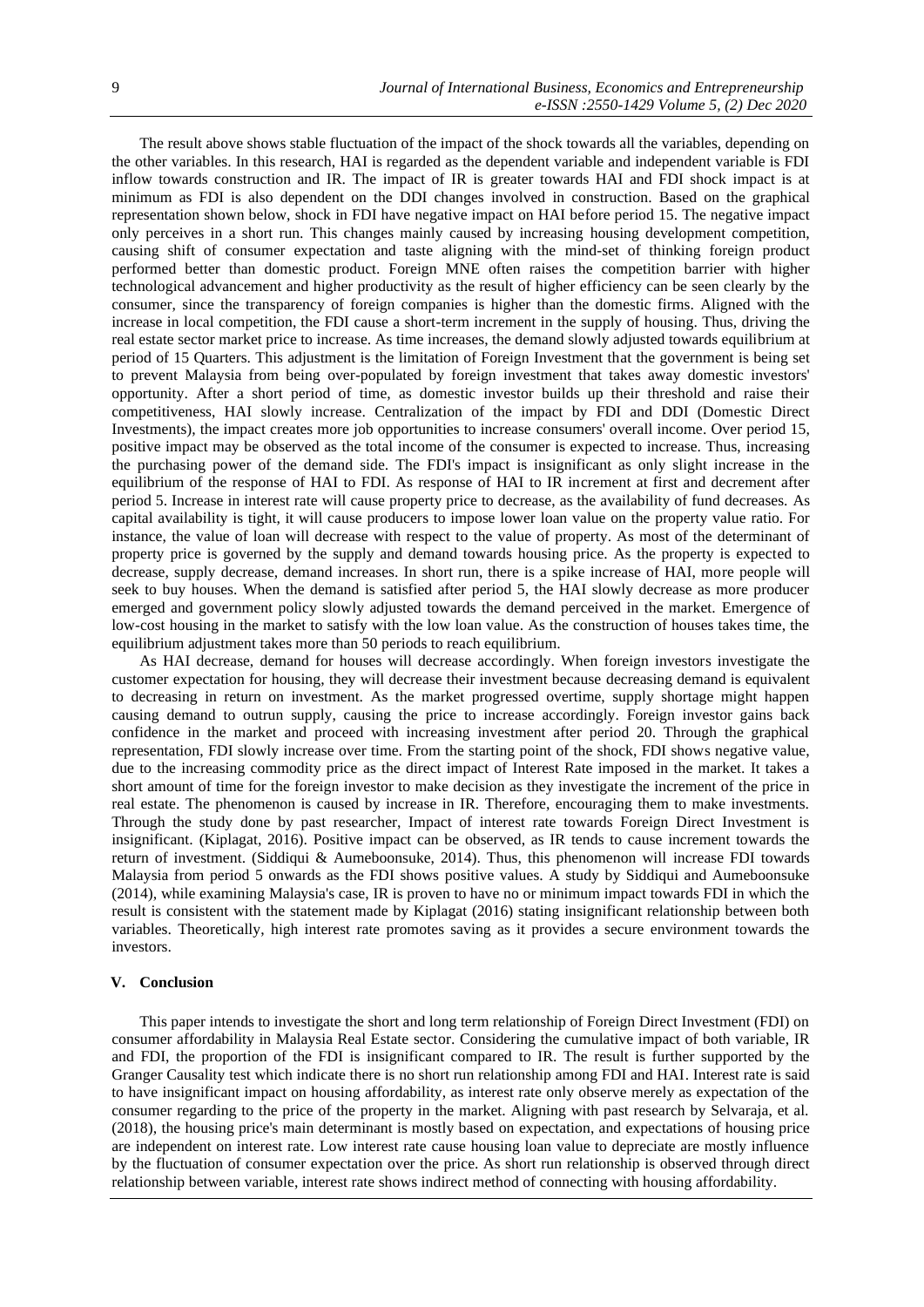This issue can be observed through lagged characteristic perceived in the changes in housing price after several periods that the adjustment is made in interest rate. The negative impact existed in the housing sector is influential by the shifting of housing development pace, by the foreign MNE raising competition barrier through more advanced technology and higher quality maintenance and productivity. Limitation imposed by local government give a breathing space for the competition by foreign MNE to impose positive motivation towards domestic enterprise. Allowing domestic MNE to catch up and thus create a more efficient allocation of housing wille a more efficient allocation of housing units and resources at a much affordable price. Interconnectivity among FDI and DDI should be managed with care to induce robust development in real estate sector. As reflected through the rising per capita income and increment of overall aggregate demand of the country. Creating a suitable environment to attract foreign investors may be 2-sided swords. Ineffective allocation of the capital may result in negative impact to the economy. As being stated in the result of the research, FDI are unable to stand alone in creating positive impact over the contribution towards the country GDP. Instead of focusing on creating high amount of foreign investment, the policy maker should create spaces for the domestic investors to invest in the nation's market. This allows the government to maximize the capital coverage over a wider field range, creating opportunity for development in the specific field. As the foreign investors mostly target high-valued industry.

### **References**

- A. Siddiqui H.A., & Aumeboonsuke V. (2014). Role of interest rate in attracting the FDI: Study on ASEAN-5 Economy. *International Journal of Technical Research and Applications.* 2(3), 59-70.
- Agiomirgianakis, G. M., Asteriou, D. & Papathoma, K., (2003). The determinants of foreign direct investment: A panel data study for the OECD countries. (Report No. 03/06). London, UK: Department of Economics, City, University London.
- Ang, Y. H. (2012). *Matching the Needs of Young First Time House Buyers in Urban Area.*
- Bayraktar, N., 2013, Foreign Direct Investment and investment climate, *Procedia Economics and Finance*, International Conference on Applied Economics (ICOAE) 5: 83-92.
- Graham, J. P., & Spaulding, R. B. (2005). Understanding foreign direct investment (FDI).
- Gupta, R. Jurgilas, M., Kabundi, A., & Miller, S. (2009) *Monetary Policy and Housing Sector Dynamics in a Large-Scale Bayesian Vector Autoregressive Model*, No 2009-19, Working papers, University of Connecticut, Department of Economics
- Huang, J. T., Hwang, Y. N., & Lo, K. T., (2014). *The Role of Foreign Direct Investment in Shanghai's Real Estate Price - Culprit or Scapegoat?* Working Paper Series, Vol. 2014-02.
- Jamesa, S. C., (2016). Effect of Foreign Direct Investment on the growth of Real Estate firms in Kenya. School of Business, University of Nairobi.
- Kepili, E. I. Z. & Masron, T.A. (2017). Finding the role of FDI in housing affordability level in Malaysia. *Journal of Business Management and Economics Studies*, 2(2), 102-112.
- Kiplagat B. (2016). *The effects of interest rates on foreign direct investment in Kenya*. School of Business, University of Nairobi
- Kottaridi, C. & Stengos, T., (2007). Foreign Direct Investment, human capital and non-linearity in economic growth. *Journal of Macroeconomics* 32(3), 858-871.
- Lee L. C. (2009). Housing price volatility and its determinants. International Journal of Housing Markets and Analysis, 2(3), 293–308. doi:10.1108/17538270910977572Liu, L., (2011). The impact of foreign direct investment on China: An empirical analysis based on the Chinese real estate sector. *Research Papers.* Paper 89. Department of Economics. Southern Illinois University Carbondale.
- Masron, T. A. & Kepili, E. I. Z. (2016). Can foreign investment in real estate improves host country's affordability? *Asian Academy of Management Journal of Accounting and Finance*, 12(2), 1-21.
- Masron, T. A. & Nor, A. H. S. M. (2016). Foreign investment in real estate and housing affordability. *Journal Economic Malaysia*, 50(1), 15-28.
- Nikolaev, R. & Stancheva, V. (2013). The effect of foreign direct investment on unemployment in Bulgaria. *Journal of University of Economics*, issue 2, pages 14-24.
- Noorbakhsh, F., Paloni, A., & Youssef, A., 2001, Human capital and FDI inflows to developing countries: New empirical evidence, *World Development.* 29(9): 1593-1610.
- Shukurov, S., (2016). Determinants of FDI in transition economies: the case of CIS countries. *Journal of International and Global Economic Studies.* 9(1), 75-94.
- Sun, K. (2015) *Foreign investment in real estate in Canada: Key issue*. Occasional Paper Series. 2(3)
- Thom, D. R. (1983). House price, inflation and mortgage market. *The Economic and Social Review*. 15(1): 57- 68